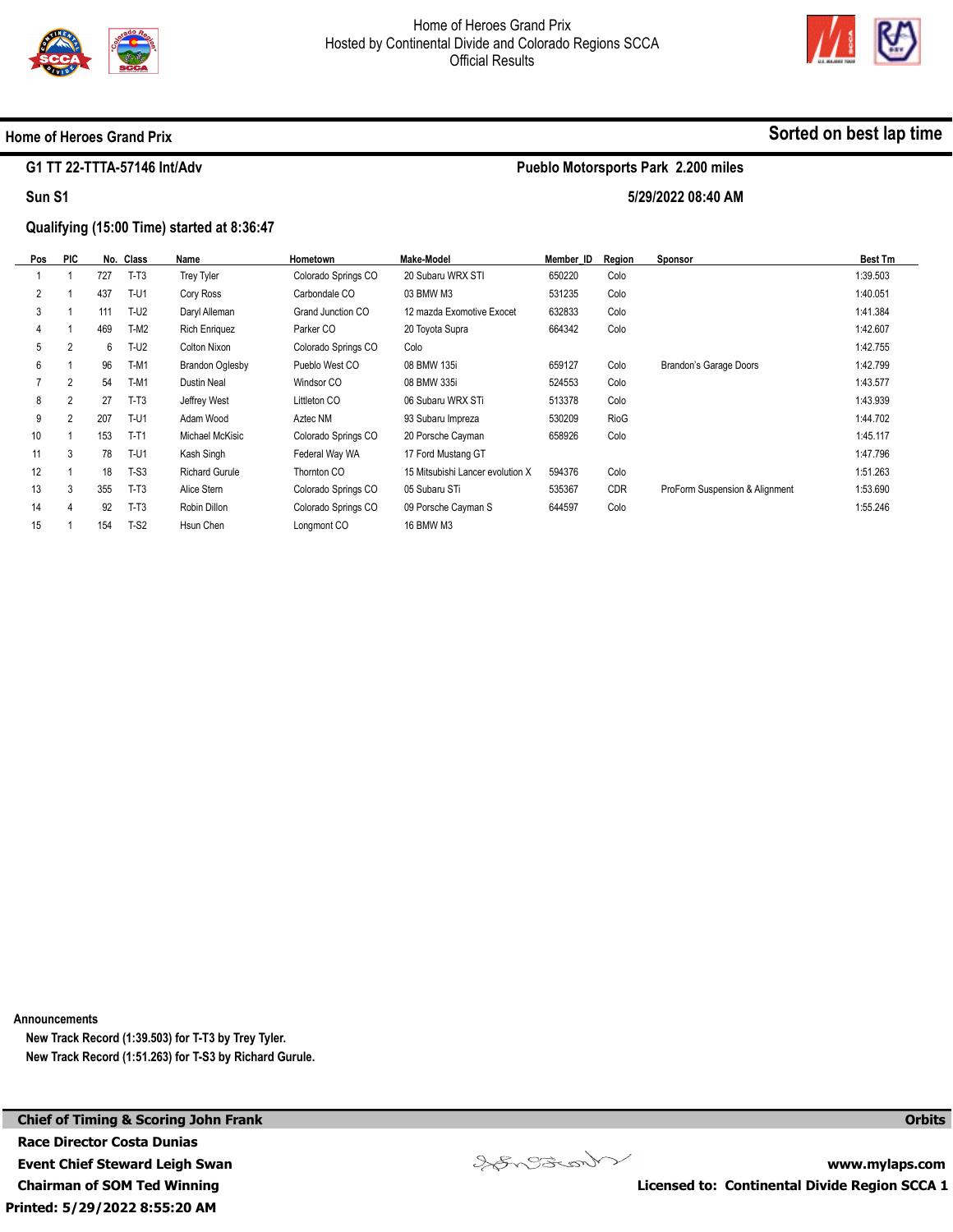

**Pueblo Motorsports Park 2.200 miles** 

**5/29/2022 10:40 AM** 



## **Home of Heroes Grand Prix**

## **G1 TT 22-TTTA-57146 Int/Adv**

### **Sun S2**

## **Race (15:00 Time) started at 10:39:46**

| Pos | <b>PIC</b> | No. | Class  | Name                   | Laps | <b>Best Tm</b> |           | <b>Total Tm Hometown Group</b> | Region      | Member ID | Email              |
|-----|------------|-----|--------|------------------------|------|----------------|-----------|--------------------------------|-------------|-----------|--------------------|
|     |            | 437 | $T-U1$ | Cory Ross              |      | 1:39.303       | 12:58.079 | Carbondal                      | Colo        | 531235    | cross@teamgeronir  |
|     |            | 111 | $T-U2$ | Daryl Alleman          | 6    | 1:41.573       | 12:58.061 | <b>Grand Jun</b>               | Colo        | 632833    | darylalleman@aol.c |
|     |            | 153 | $T-T1$ | Michael McKisic        | 6    | 1:47.065       | 14:14.658 | Colorado : 1                   | Colo        | 658926    | msmckisic@gmail.c  |
|     |            | 78  | T-U1   | Kash Singh             | 4    | 1:47.330       | 8:44.079  | Federal W                      |             |           |                    |
|     |            | 207 | T-U1   | Adam Wood              | 4    | 1:44.910       | 13:16.761 | <b>Aztec NM</b>                | <b>RioG</b> | 530209    | adam w wood@ya     |
| 6   |            | 96  | T-M1   | <b>Brandon Oglesby</b> | 4    | 1:41.808       | 13:27.131 | Pueblo Wo                      | Colo        | 659127    | inraen988@gmail.co |
|     |            | 27  | $T-T3$ | Jeffrey West           | 4    | 1:44.024       | 13:46.244 | <b>Littleton C</b>             | Colo        | 513378    | jeffrey_west@me.co |
| 8   |            | ĥ   | $T-U2$ | Colton Nixon           | 3    | 1:44.048       | 8:44.367  | Colorado :                     |             |           |                    |
| 9   |            | 469 | T-M2   | <b>Rich Enriquez</b>   |      | 1:41.240       | 4:34.872  | Parker CO                      | Colo        | 664342    | raenriquez11@gmai  |
| 10  |            | 54  | T-M1   | <b>Dustin Neal</b>     |      | 1:43.991       | 4:48.585  | Windsor C                      | Colo        | 524553    | nocoracer@yahoo.c  |
|     |            |     |        |                        |      |                |           |                                |             |           |                    |

| Margin of Victory                     | Avg. Speed | Best Lap Tm | <b>Best Speed</b> | Best Lap by     |                                               |
|---------------------------------------|------------|-------------|-------------------|-----------------|-----------------------------------------------|
| 1 Lap                                 | 71.252     | 1:39.303    | 79.756            | 437 - Cory Ross |                                               |
| Chief of Timing & Scoring John Frank  |            |             |                   |                 | <b>Orbits</b>                                 |
| Race Director Costa Dunias            |            |             | Songona           |                 |                                               |
| <b>Event Chief Steward Leigh Swan</b> |            |             |                   |                 | www.mylaps.com                                |
| <b>Chairman of SOM Ted Winning</b>    |            |             |                   |                 | Licensed to: Continental Divide Region SCCA 1 |

#### **Printed: 5/29/2022 10:55:31 AM**

## **Sorted on Laps**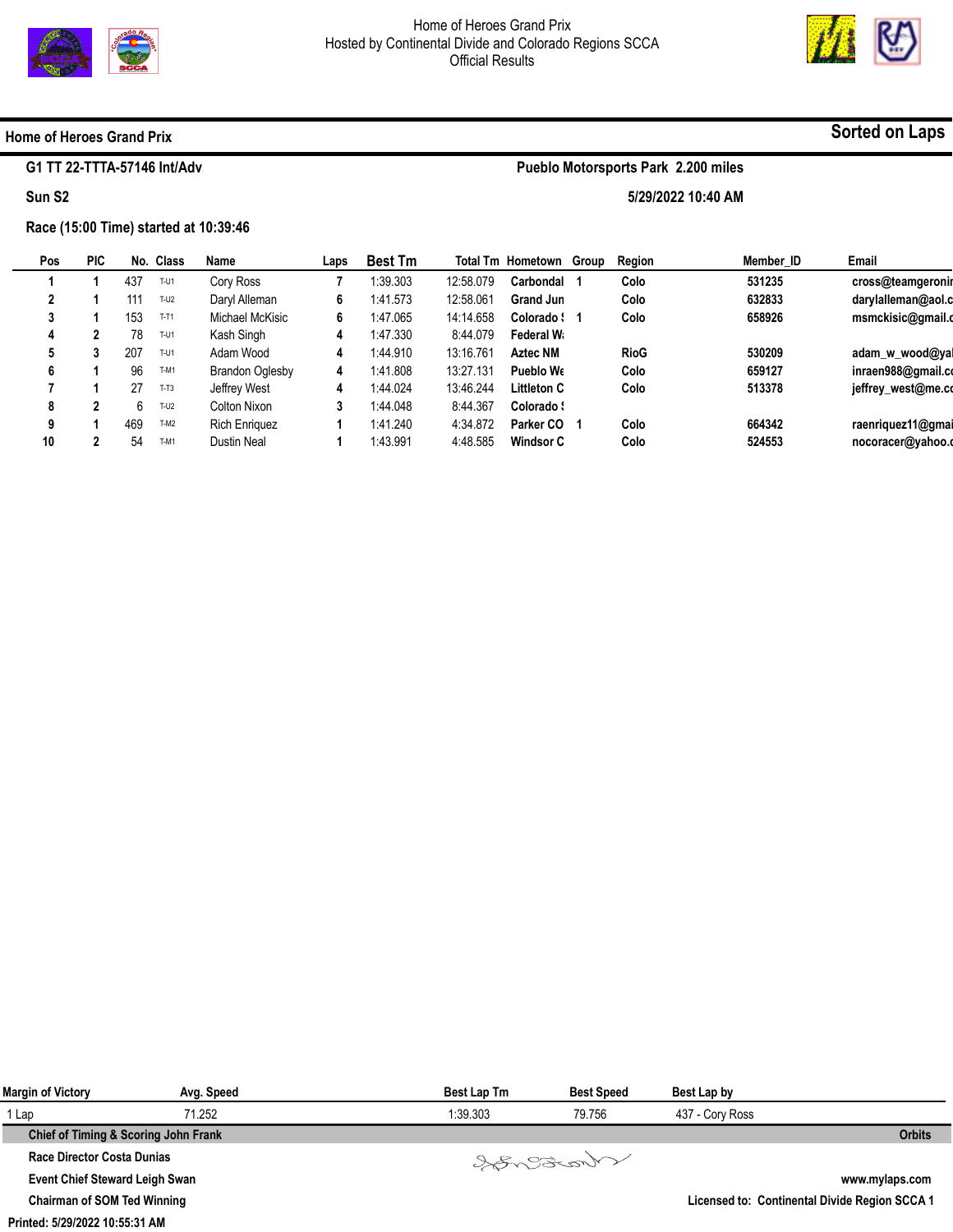



**Sorted on best lap time**

## **Home of Heroes Grand Prix**

### **G1 TT 22-TTTA-57146 Int/Adv**

#### **Sun S3**

## **Qualifying started at 16:30:58**

## **Pueblo Motorsports Park 2.200 miles**

**5/29/2022 04:30 PM** 

| Pos | <b>PIC</b>     |     | No. Class | Name               | Hometown            | Make-Model            | Member ID | Region | <b>Sponsor</b>         | <b>Best Tm</b> |
|-----|----------------|-----|-----------|--------------------|---------------------|-----------------------|-----------|--------|------------------------|----------------|
|     |                |     | $T-U2$    | Rvan Dussex        |                     |                       |           |        |                        | 1:41.899       |
| 2   |                | 96  | $T-M1$    | Brandon Oglesby    | Pueblo West CO      | 08 BMW 135i           | 659127    | Colo   | Brandon's Garage Doors | 1:42.737       |
| 3   | $\overline{2}$ | 6   | $T-U2$    | Colton Nixon       | Colorado Springs CO | Colo                  |           |        |                        | 1:43.479       |
| 4   |                | 153 | $T-T1$    | Michael McKisic    | Colorado Springs CO | 20 Porsche Cayman     | 658926    | Colo   |                        | 1:46.969       |
| 5   |                | 17  | $T-M3$    | Kevin Durocher     | Loveland CO         | 16 Subaru WRX Premium | 681087    |        | GrimmSpeed, FactionFab | 1:52.144       |
| 6   |                | 52  | $T-S3$    | Dean Welch         | Colorado Springs CO | 20 Subaru WRX STI     | 681089    |        |                        | 1:52.736       |
|     |                | 99  | $T-T3$    | Thomas Martinez    | La Junta CO         | 03 BMW M3             | 555379    | Colo   | Mishimoto              | 1:54.113       |
| 8   | 2              | 109 | $T-T3$    | Robert Betz        | Pueblo West CO      | 02 Porsche Boxster S  |           |        |                        | 1:56.171       |
| 9   | 3              |     | $T-U2$    | <b>Rick Beneyl</b> | Park City UT        | Mazda Miata           | 679662    | Utah   |                        | 2:01.299       |
| 10  |                | 16  | $T-S1$    | Preston Edens      | Golden CO           | Mazda RX-7            |           |        |                        | 2:10.844       |



**www.mylaps.com Licensed to: Continental Divide Region SCCA 1** 

**Orbits**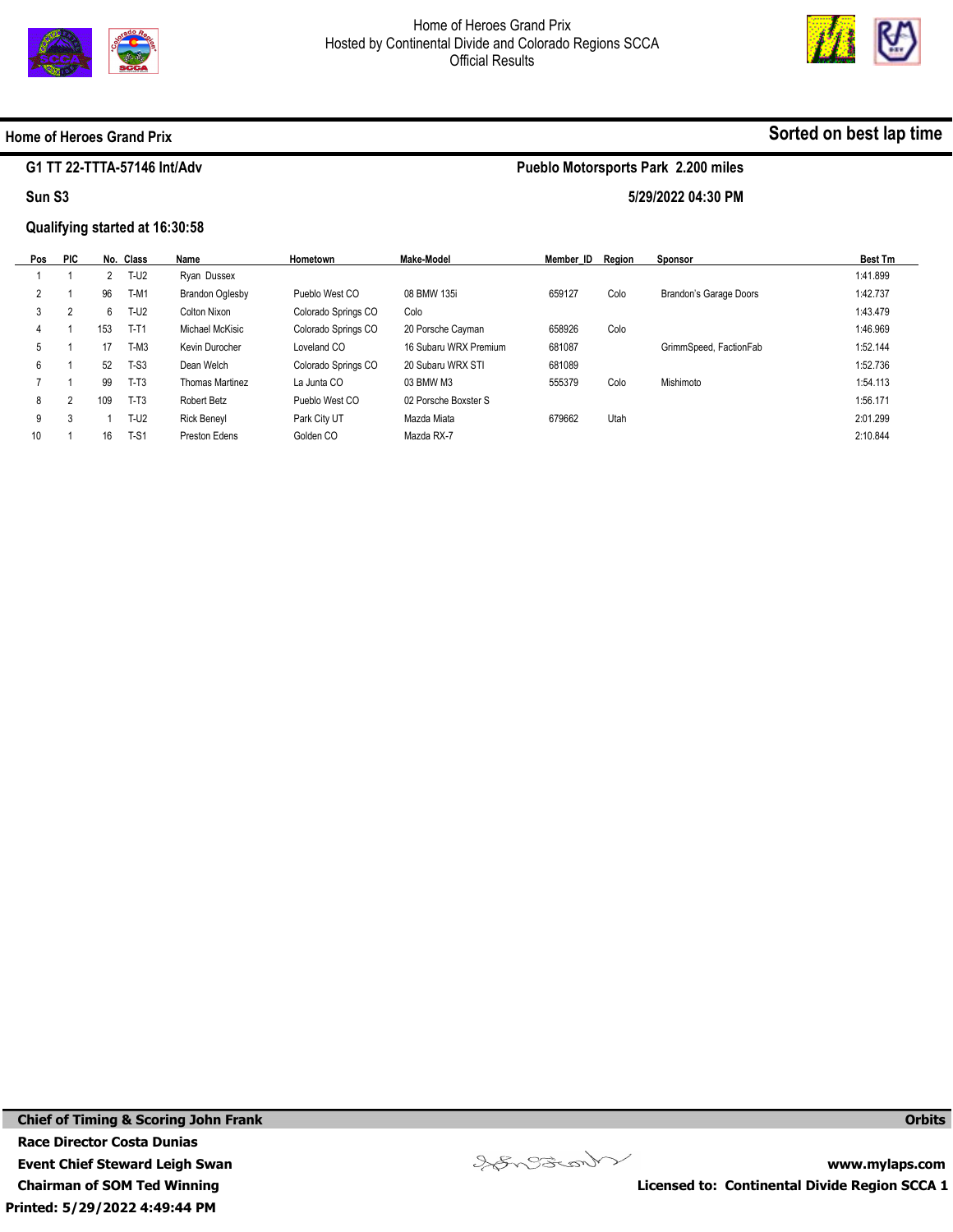



## **Home of Heroes Grand Prix**

## **G2 TT 22-TTTA-57146 Nov**

**Sun S1** 

## **Qualifying (15:00 Time) started at 9:41:02**

| Pos            | <b>PIC</b>     |              | No. Class | Name                | Hometown            | Make-Model                | Member ID | Region     | <b>Sponsor</b>                 | <b>Best Tm</b> |
|----------------|----------------|--------------|-----------|---------------------|---------------------|---------------------------|-----------|------------|--------------------------------|----------------|
|                |                | 2            | T-U2      | Ryan Dussex         |                     |                           |           |            |                                | 1:41.760       |
| $\overline{2}$ |                | 723          | $T-M1$    | <b>Ricky Medel</b>  | Colorado Springs CO | 14 Ford Shelby GT500      | 658129    | Colo       |                                | 1:44.085       |
| 3              |                | 67           | $T-S1$    | <b>Tripp Narrow</b> | Fort Collins CO     | 22 Chevy C8 Corvette      | 626331    | Colo       |                                | 1:49.723       |
| 4              |                | 99           | $T-T3$    | Thomas Martinez     | La Junta CO         | 03 BMW M3                 | 555379    | Colo       | Mishimoto                      | 1:52.067       |
| 5              |                | 52           | $T-S3$    | Dean Welch          | Colorado Springs CO | 20 Subaru WRX STI         | 681089    |            |                                | 1:53.388       |
| 6              |                | 17           | $T-M3$    | Kevin Durocher      | Loveland CO         | 16 Subaru WRX Premium     | 681087    |            | GrimmSpeed, FactionFab         | 1:53.721       |
|                | 2              | 109          | $T-T3$    | Robert Betz         | Pueblo West CO      | 02 Porsche Boxster S      |           |            |                                | 1:54.080       |
| 8              | $\overline{2}$ | 21           | $T-S1$    | Adam Sheehan        | Broomfield CO       | 13 Mini John Cooper Works | 640692    |            |                                | 1:55.488       |
| 9              | 3              | 93           | $T-T3$    | Sergio paula        |                     | 99 Porsche 911 c4         |           |            |                                | 1:56.296       |
| 10             |                | $\mathbf{0}$ |           |                     |                     |                           |           |            |                                | 2:03.737       |
| 11             | $\overline{2}$ |              |           |                     |                     |                           |           |            |                                | 2:03.946       |
| 12             | 3              | 88           |           |                     |                     |                           |           |            |                                | 2:10.207       |
| 13             | 3              | 16           | $T-S1$    | Preston Edens       | Golden CO           | Mazda RX-7                |           |            |                                | 2:12.276       |
| 14             |                | 69           | $T-S5$    | Zach Stemas         | Colorado Springs CO | 95 Nissan 240sx S14       | 644820    |            | ProForm Suspension & Alignment | 2:25.386       |
| 15             | 4              | 355          | $T-T3$    | Alice Stern         | Colorado Springs CO | 05 Subaru STi             | 535367    | <b>CDR</b> | ProForm Suspension & Alignment |                |

**Announcements** 

**New Track Record (1:49.723) for T-S1 by Tripp Narrow.** 

**Printed: 5/29/2022 9:57:52 AM Chief of Timing & Scoring John Frank Race Director Costa Dunias Event Chief Steward Leigh Swan Chairman of SOM Ted Winning** 



**Sorted on best lap time**

## **5/29/2022 09:40 AM**

**Pueblo Motorsports Park 2.200 miles** 

**Orbits** 

**www.mylaps.com** 

**Licensed to: Continental Divide Region SCCA 1**